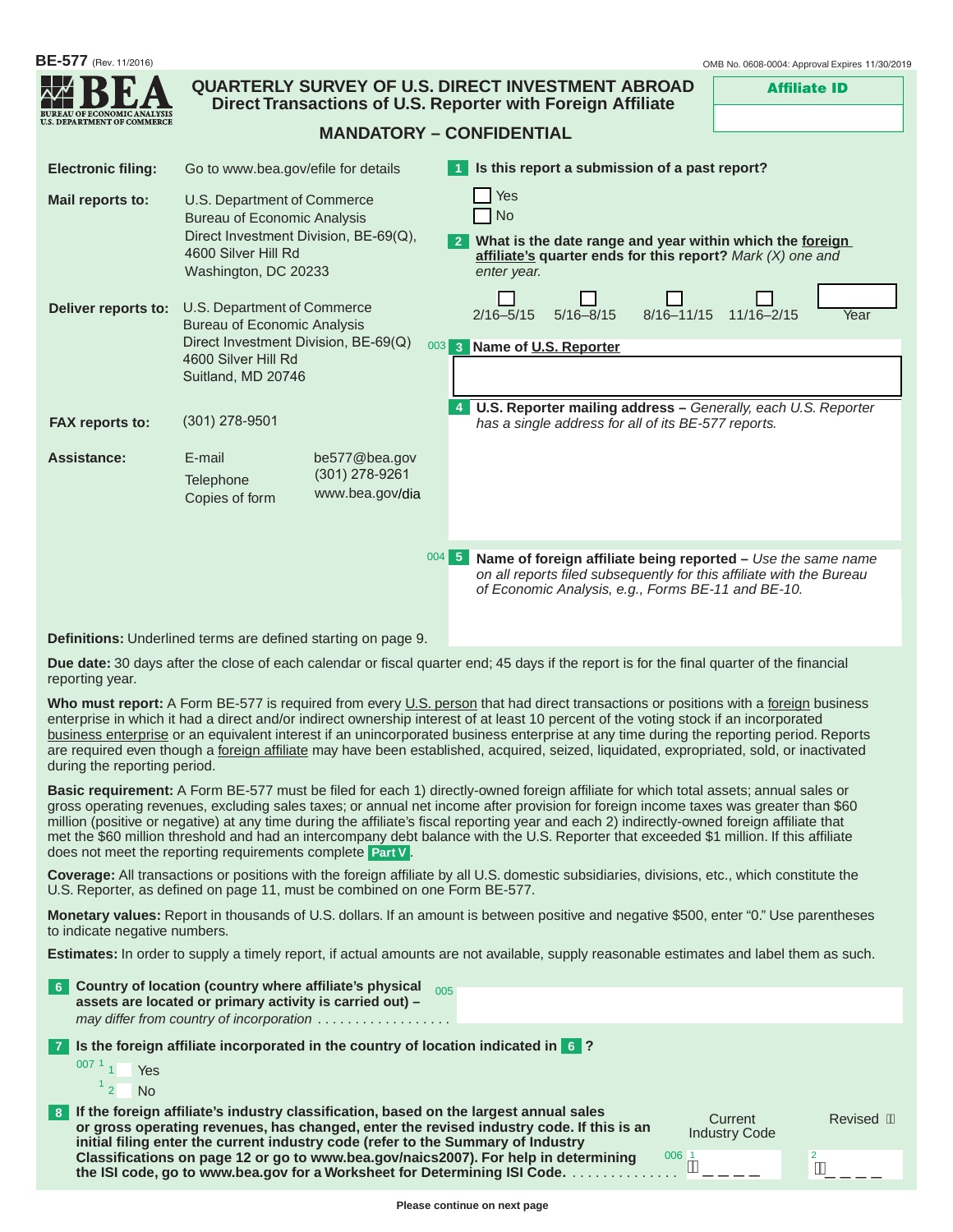|                                                                                                                                                                                                                                                                                                                                            | <b>Affiliate ID</b>                                                                                                                                                                                                                                                                                                                                                                                                                                                                                                                                                                                                                                                                                                                                                                                                                                                                                                                                                                                                                                                                                                                                                                                                                             |  |  |  |  |  |  |
|--------------------------------------------------------------------------------------------------------------------------------------------------------------------------------------------------------------------------------------------------------------------------------------------------------------------------------------------|-------------------------------------------------------------------------------------------------------------------------------------------------------------------------------------------------------------------------------------------------------------------------------------------------------------------------------------------------------------------------------------------------------------------------------------------------------------------------------------------------------------------------------------------------------------------------------------------------------------------------------------------------------------------------------------------------------------------------------------------------------------------------------------------------------------------------------------------------------------------------------------------------------------------------------------------------------------------------------------------------------------------------------------------------------------------------------------------------------------------------------------------------------------------------------------------------------------------------------------------------|--|--|--|--|--|--|
|                                                                                                                                                                                                                                                                                                                                            |                                                                                                                                                                                                                                                                                                                                                                                                                                                                                                                                                                                                                                                                                                                                                                                                                                                                                                                                                                                                                                                                                                                                                                                                                                                 |  |  |  |  |  |  |
|                                                                                                                                                                                                                                                                                                                                            |                                                                                                                                                                                                                                                                                                                                                                                                                                                                                                                                                                                                                                                                                                                                                                                                                                                                                                                                                                                                                                                                                                                                                                                                                                                 |  |  |  |  |  |  |
|                                                                                                                                                                                                                                                                                                                                            |                                                                                                                                                                                                                                                                                                                                                                                                                                                                                                                                                                                                                                                                                                                                                                                                                                                                                                                                                                                                                                                                                                                                                                                                                                                 |  |  |  |  |  |  |
|                                                                                                                                                                                                                                                                                                                                            |                                                                                                                                                                                                                                                                                                                                                                                                                                                                                                                                                                                                                                                                                                                                                                                                                                                                                                                                                                                                                                                                                                                                                                                                                                                 |  |  |  |  |  |  |
|                                                                                                                                                                                                                                                                                                                                            |                                                                                                                                                                                                                                                                                                                                                                                                                                                                                                                                                                                                                                                                                                                                                                                                                                                                                                                                                                                                                                                                                                                                                                                                                                                 |  |  |  |  |  |  |
|                                                                                                                                                                                                                                                                                                                                            | MM/DD/YYYY                                                                                                                                                                                                                                                                                                                                                                                                                                                                                                                                                                                                                                                                                                                                                                                                                                                                                                                                                                                                                                                                                                                                                                                                                                      |  |  |  |  |  |  |
|                                                                                                                                                                                                                                                                                                                                            |                                                                                                                                                                                                                                                                                                                                                                                                                                                                                                                                                                                                                                                                                                                                                                                                                                                                                                                                                                                                                                                                                                                                                                                                                                                 |  |  |  |  |  |  |
|                                                                                                                                                                                                                                                                                                                                            |                                                                                                                                                                                                                                                                                                                                                                                                                                                                                                                                                                                                                                                                                                                                                                                                                                                                                                                                                                                                                                                                                                                                                                                                                                                 |  |  |  |  |  |  |
|                                                                                                                                                                                                                                                                                                                                            |                                                                                                                                                                                                                                                                                                                                                                                                                                                                                                                                                                                                                                                                                                                                                                                                                                                                                                                                                                                                                                                                                                                                                                                                                                                 |  |  |  |  |  |  |
|                                                                                                                                                                                                                                                                                                                                            |                                                                                                                                                                                                                                                                                                                                                                                                                                                                                                                                                                                                                                                                                                                                                                                                                                                                                                                                                                                                                                                                                                                                                                                                                                                 |  |  |  |  |  |  |
|                                                                                                                                                                                                                                                                                                                                            |                                                                                                                                                                                                                                                                                                                                                                                                                                                                                                                                                                                                                                                                                                                                                                                                                                                                                                                                                                                                                                                                                                                                                                                                                                                 |  |  |  |  |  |  |
|                                                                                                                                                                                                                                                                                                                                            |                                                                                                                                                                                                                                                                                                                                                                                                                                                                                                                                                                                                                                                                                                                                                                                                                                                                                                                                                                                                                                                                                                                                                                                                                                                 |  |  |  |  |  |  |
| 011<br>1 Only a direct equity interest - SKIP to 13.<br>Only an indirect equity interest through another foreign affiliate.<br>$\overline{2}$<br>$\%$<br>Both a direct and indirect equity interest. What is the percentage of direct equity interest?<br>Voting interest only (No equity interest). Only complete Part II.<br>$4\sqrt{ }$ |                                                                                                                                                                                                                                                                                                                                                                                                                                                                                                                                                                                                                                                                                                                                                                                                                                                                                                                                                                                                                                                                                                                                                                                                                                                 |  |  |  |  |  |  |
|                                                                                                                                                                                                                                                                                                                                            |                                                                                                                                                                                                                                                                                                                                                                                                                                                                                                                                                                                                                                                                                                                                                                                                                                                                                                                                                                                                                                                                                                                                                                                                                                                 |  |  |  |  |  |  |
|                                                                                                                                                                                                                                                                                                                                            |                                                                                                                                                                                                                                                                                                                                                                                                                                                                                                                                                                                                                                                                                                                                                                                                                                                                                                                                                                                                                                                                                                                                                                                                                                                 |  |  |  |  |  |  |
| <b>U.S. Reporter</b><br>Foreign affiliate A (top foreign affiliate parent)<br>directly owned by the U.S. Reporter<br>Foreign affiliate B                                                                                                                                                                                                   |                                                                                                                                                                                                                                                                                                                                                                                                                                                                                                                                                                                                                                                                                                                                                                                                                                                                                                                                                                                                                                                                                                                                                                                                                                                 |  |  |  |  |  |  |
|                                                                                                                                                                                                                                                                                                                                            | Foreign affiliate C<br>identified in 5                                                                                                                                                                                                                                                                                                                                                                                                                                                                                                                                                                                                                                                                                                                                                                                                                                                                                                                                                                                                                                                                                                                                                                                                          |  |  |  |  |  |  |
| U.S. Reporter<br>Foreign affiliate C<br>identified in 5                                                                                                                                                                                                                                                                                    | Foreign affiliate A (top foreign affiliate parent)<br>directly owned by the U.S. Reporter                                                                                                                                                                                                                                                                                                                                                                                                                                                                                                                                                                                                                                                                                                                                                                                                                                                                                                                                                                                                                                                                                                                                                       |  |  |  |  |  |  |
|                                                                                                                                                                                                                                                                                                                                            | How has the affiliate's reporting status changed during the quarter?<br>1   Affiliate was not previously reported. Report must include Part III and Part IV.<br>2 Affiliate was temporarily exempt after previously reporting; reporting resumes.<br><sup>3</sup> Affiliate was merged or reorganized. Attach explanation and specify date of status change<br>4   Affiliate was sold or seized. Only complete Part III and specify date of status change<br>5 Affiliate was liquidated. Only complete Part III and specify date of status change<br>6 Affiliate fell below exemption level. Only complete Part V (Certificate of Exemption).<br>7 Affiliate became inactive. Specify date of status change.<br>8 Affiliate did not change reporting status during the quarter.<br>10 How many foreign business enterprises are fully consolidated on this report? - If this report is for a<br>. The U.S. Reporter must consolidate foreign business enterprises on Form BE-577 in the same<br>manner as on Forms BE-11 and BE-10. See Definition on page 10 for rules for consolidation.<br>What type of equity interest does the U.S. Reporter hold in this foreign affiliate?<br>0090<br>chain that is directly owned by the U.S. Reporter? |  |  |  |  |  |  |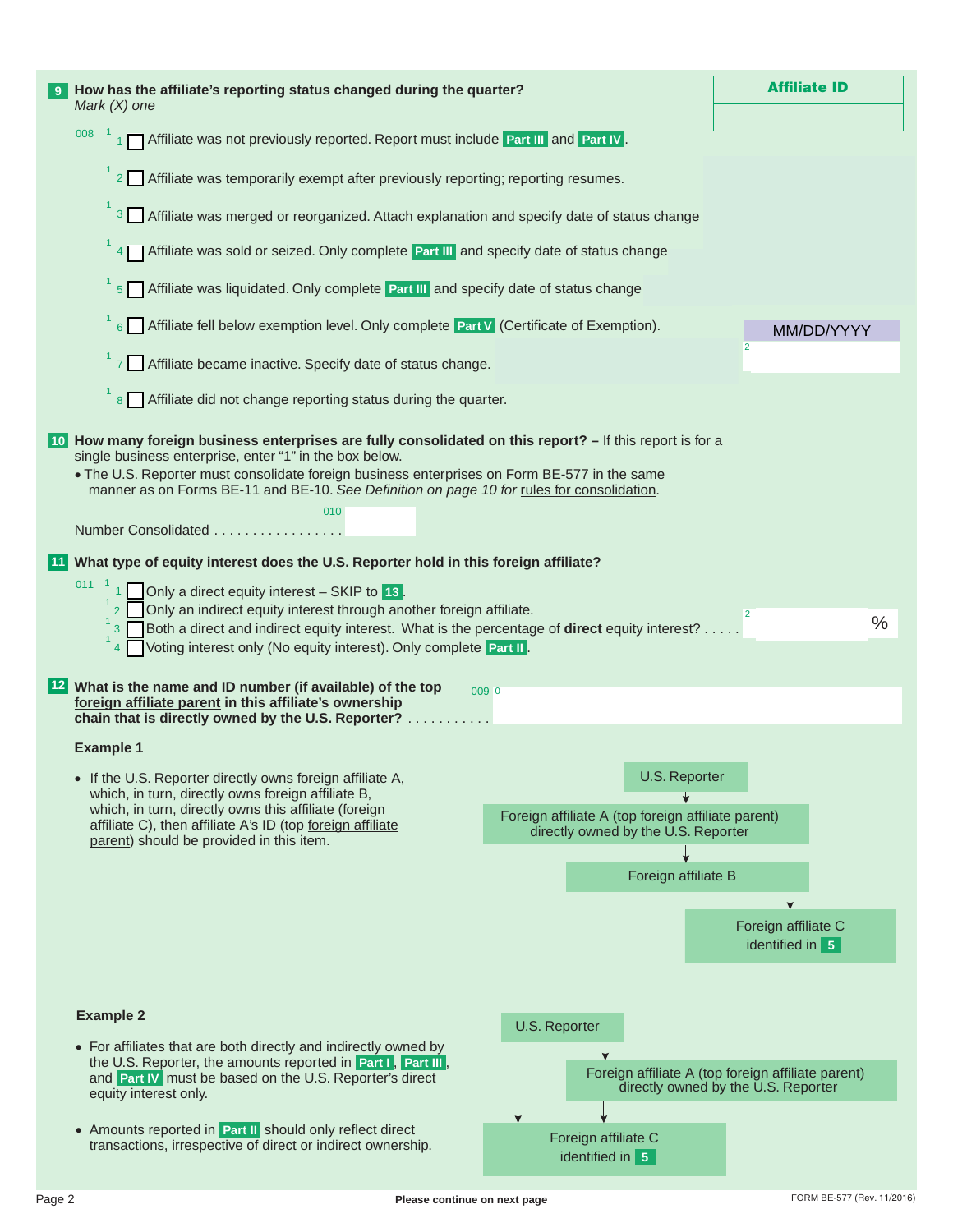# Part I – U.S. Reporter's Direct Equity Share in the Foreign Affiliate

Affiliate ID

### **Instructions**

- **13 A.** Report the amount that represents the U.S. Reporter's equity, based on its directly held equity interest in the foreign affiliate's net income (loss) for the quarter, before provision for common or preferred dividends and before any reduction for foreign withholding taxes on dividends, but after provision for other foreign income taxes.
	- If the U.S. Reporter holds both a direct and indirect equity interest, only the share representing the direct equity interest should be given in this item.
	- Do not eliminate intercompany transactions.
	- Include, on an equity basis, the foreign affiliate's share in net income of unconsolidated foreign business enterprises owned by it.
	- Include remeasurement of the foreign affiliate's foreign-currency-denominated assets and liabilities due to changes in foreign exchange rates during the reporting period and other gains and losses included in **13** B.1.
	- **B.** For certain gains (losses) included in net income, *see Definitions on page 9.*
		- For certain gains (losses) for dealers in financial instruments and finance, insurance, and real estate companies, *see Special Instructions on page 11.*
		- Include in **13** B.2, unrealized holding gains (losses) due to changes in the valuation of available-for-sale securities per FASB ASC 320 (FAS 115), and any other comprehensive income items required to be displayed separately from retained earnings as per FASB ASC 220 (FAS 130).
	- **C.** Report U.S. Reporter's share of currency translation adjustments resulting from the translation of the foreign affiliate's financial statements from the affiliate's functional currency into U.S. dollars. Such adjustments should be computed in accordance with FASB ASC 830 (FAS 52) or other currently applicable standards of the Financial Accounting Standards Board.
	- **D.** Report dividends as of the date they were declared or paid, GROSS of any foreign taxes withheld. Any subsequent settlement of dividends declared but not paid SHOULD NOT be reported a second time, but should be reflected only as a reduction in **Part II 17** A.

# **Report all items on a quarterly basis, NOT on a cumulative or year-to-date basis.**

| 13 What is the U.S. Reporter's share of:                                                                                                                                                    |     |               | <b>Current Quarter</b> |       |       |
|---------------------------------------------------------------------------------------------------------------------------------------------------------------------------------------------|-----|---------------|------------------------|-------|-------|
| For A, B, and C, base data on the books of the foreign affiliate                                                                                                                            | 101 | Bil.          | Mil.                   | Thou. | Dols. |
| A. The foreign affiliate's quarterly net income (loss), after provision for foreign income taxes?                                                                                           |     | \$            |                        |       | 000   |
| B. Certain gains (losses), after provision for foreign income taxes:                                                                                                                        | 111 | Bil.          | Mil.                   | Thou. | Dols. |
|                                                                                                                                                                                             |     | $\mathcal{L}$ |                        |       | 000   |
|                                                                                                                                                                                             |     | Bil.          | Mil.                   | Thou. | Dols. |
| 2. Not included in net income (loss) 13 A but taken directly to other comprehensive income<br>(loss)? Do not include foreign currency translation adjustments, report such amounts in 13 C. | 121 | \$            |                        |       | 000   |
|                                                                                                                                                                                             |     |               |                        |       |       |
|                                                                                                                                                                                             | 131 | Bil.          | Mil.                   | Thou. | Dols. |
| C. The change in the balance sheet translation adjustment account during the quarter?                                                                                                       |     |               |                        |       | 000   |
|                                                                                                                                                                                             |     |               |                        |       |       |
| For D, E, and F, base data on the books of the U.S. Reporter                                                                                                                                |     |               |                        |       |       |
| D. Dividends on common and preferred stock (gross of foreign affiliate withholding taxes) of an                                                                                             | 141 | Bil.          | Mil.                   | Thou. | Dols. |
| incorporated foreign affiliate or distributed earnings of an unincorporated foreign affiliate (exclude<br>stock and liquidating dividends)? Report liquidating dividends in Part III 20     |     |               |                        |       | 000   |
|                                                                                                                                                                                             |     |               |                        |       |       |
| E. Foreign tax withheld on dividends of incorporated foreign affiliate or distributed earnings of                                                                                           | 151 | Bil.          | Mil.                   | Thou. | Dols. |
|                                                                                                                                                                                             |     | S             |                        |       | 000   |
|                                                                                                                                                                                             | 161 | Bil.          | Mil.                   | Thou. | Dols. |
| F. The net amount of dividends/earnings distributed (13 D less 13 E)?                                                                                                                       |     | \$            |                        |       | 000   |
|                                                                                                                                                                                             |     |               |                        |       |       |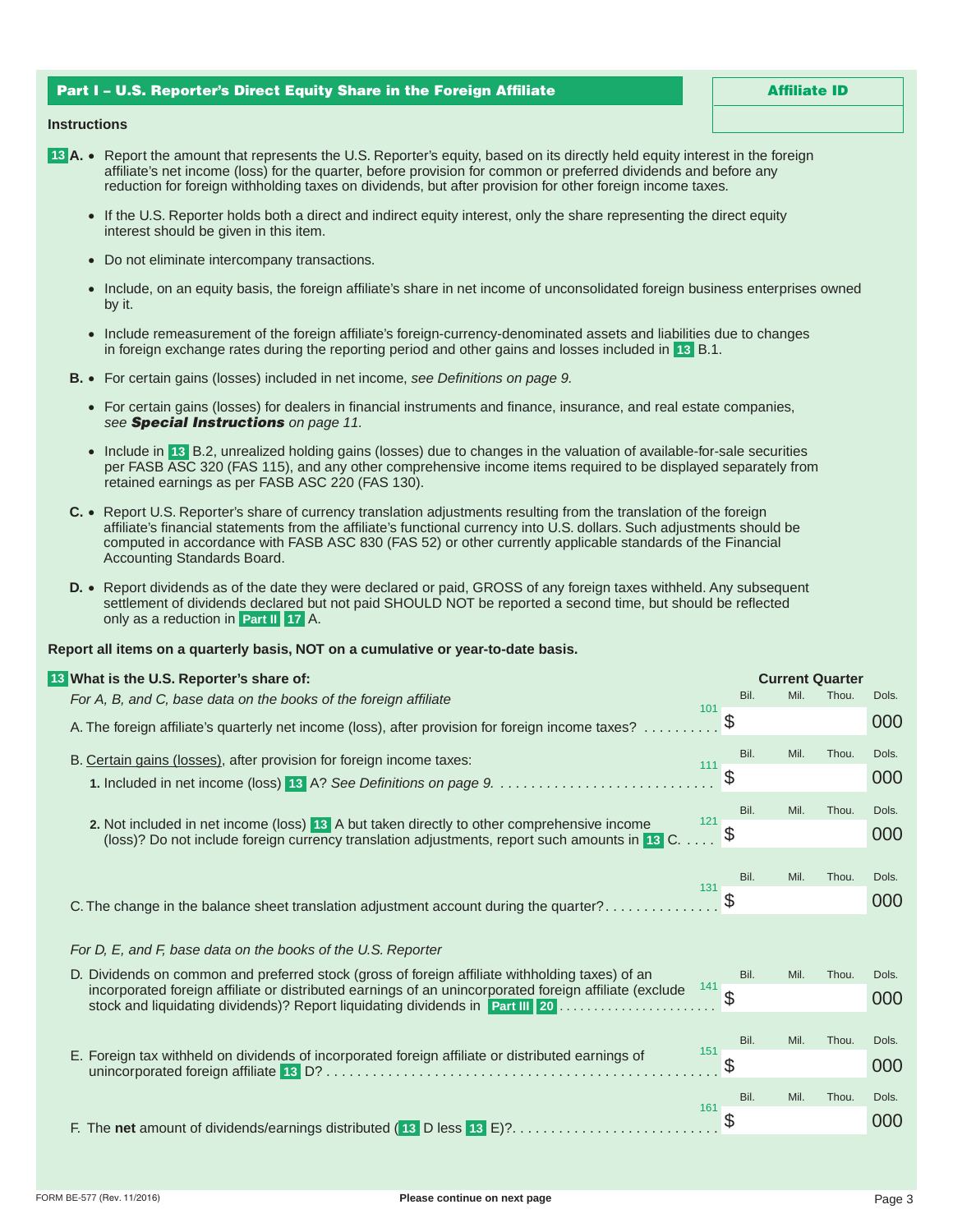| Part II - Balances and Interest Between the U.S. Reporter and Foreign Affiliate                                                                                                                                                                                                                                                                                                                                                                            | <b>Affiliate ID</b> |
|------------------------------------------------------------------------------------------------------------------------------------------------------------------------------------------------------------------------------------------------------------------------------------------------------------------------------------------------------------------------------------------------------------------------------------------------------------|---------------------|
| Questions 14 through 16 are intended to assist banks and other types of finance companies to<br>determine how to fill out the rest of Part II. U.S. reporters that also file Treasury International Capital (TIC)<br>B Forms may not be required to complete questions 17 and 18.                                                                                                                                                                          |                     |
| 14<br>Is the foreign affiliate a depository or non-depository bank (ISI codes 5221 or 5229),<br>a securities broker or dealer (ISI code 5231), or in the finance industry (ISI codes 5223, 5224,<br>5238, or 5252)?<br>012 $1$ 1 Yes<br>$12$ No – SKIP to 17                                                                                                                                                                                               |                     |
| Is the U.S. Reporter named in 8 a "bank" or primarily acting as a securities broker or dealer (ISI code 5231)?<br> 15                                                                                                                                                                                                                                                                                                                                      |                     |
| Note: A "bank" is a business engaged in deposit banking or closely related functions, including commercial banks,<br>Edge Act corporations, U.S. branches and agencies of foreign banks whether or not they accept deposits abroad,<br>savings and loans, savings banks, bank holding companies and financial holding companies under the<br>Gramm-Leach-Bliley Act.<br><sup>013</sup> <sup>1</sup> 1 Yes – Go to 16 A.<br><sup>1</sup> 2 No – Go to 16 B. |                     |
| 16 A. Does the U.S. Reporter named in 3 have consolidated U.S. subsidiaries or units that have insurance, real                                                                                                                                                                                                                                                                                                                                             |                     |
| estate, or leasing activities?<br>$^{014}$ <sup>1</sup> 1 Yes – Complete <b>17</b> and <b>18</b> but ONLY report the balances and interest between this foreign affiliate and the<br>units of the U.S. Reporter engaged in insurance, real estate, or leasing activities.<br>$12$ No – SKIP to Part III                                                                                                                                                    |                     |
| 16 B. Does the U.S. Reporter named in 3 have consolidated U.S. subsidiaries or units that have depository or<br>non-depository banking activities (ISI codes 5221 or 5229) or securities broker or dealer activities (ISI code 5231)?                                                                                                                                                                                                                      |                     |
| 015<br>$\frac{1}{1}$ Yes – Complete 17 and 18 but ONLY report the balances and interest between this foreign affiliate and the units<br>of the U.S. Reporter NOT engaged in depository or non-depository banking activities or securities broker or<br>dealer activities.<br>$2 \square$ No - Go to 17                                                                                                                                                     |                     |
|                                                                                                                                                                                                                                                                                                                                                                                                                                                            |                     |
|                                                                                                                                                                                                                                                                                                                                                                                                                                                            |                     |
|                                                                                                                                                                                                                                                                                                                                                                                                                                                            |                     |
|                                                                                                                                                                                                                                                                                                                                                                                                                                                            |                     |
|                                                                                                                                                                                                                                                                                                                                                                                                                                                            |                     |
|                                                                                                                                                                                                                                                                                                                                                                                                                                                            |                     |
| <b>Remarks</b>                                                                                                                                                                                                                                                                                                                                                                                                                                             |                     |
|                                                                                                                                                                                                                                                                                                                                                                                                                                                            |                     |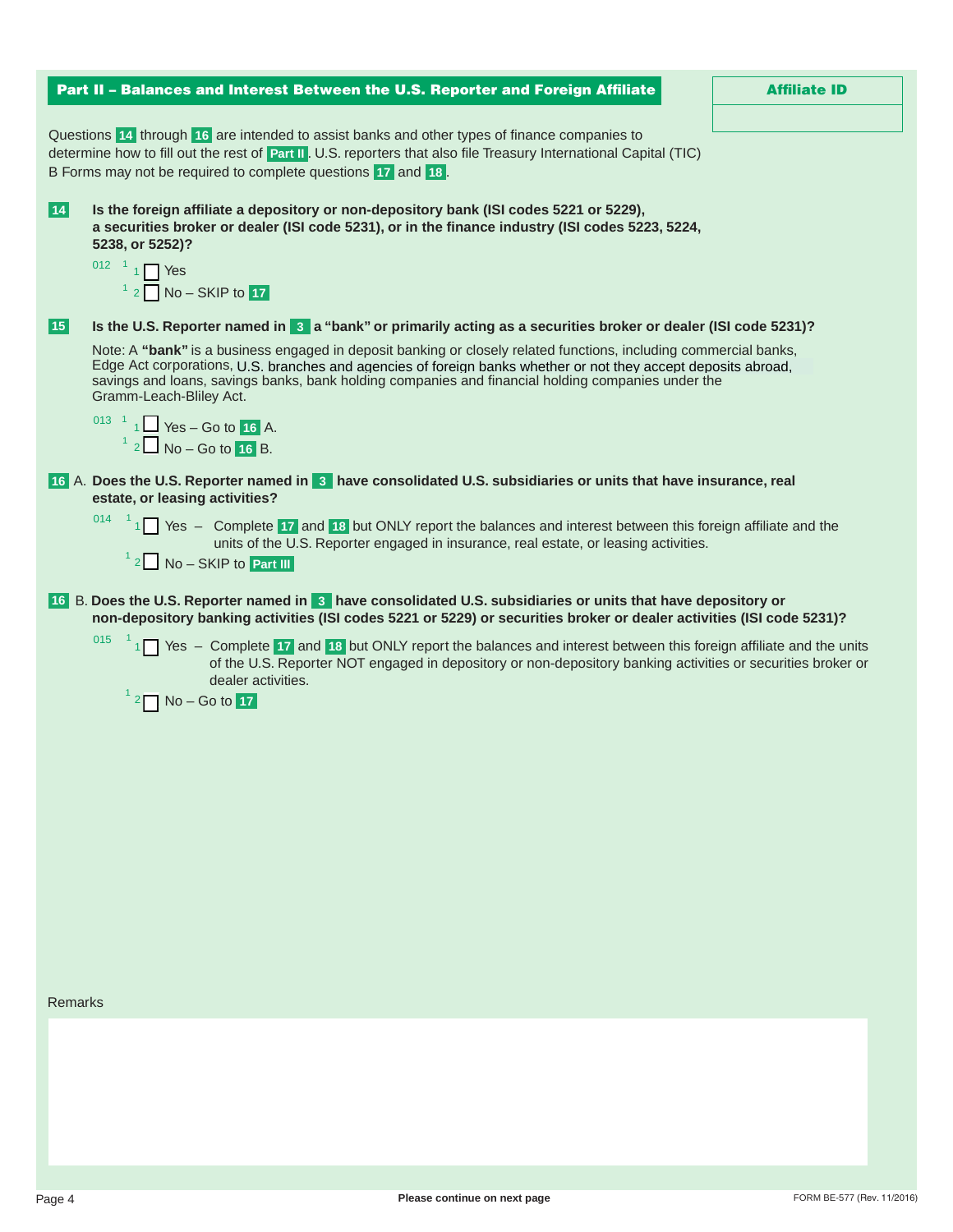Affiliate ID

# Balances

### **17 What were the receivable and payable balances between the U.S. Reporter and the foreign affiliate?**

- Base data on the books of the U.S. Reporter.
- Include current and long-term items, indebtedness resulting from a capital lease, and the net book value of equipment under a long-term operating lease.
	- If leases between the U.S. Reporter and the foreign affiliate are capitalized, then include the outstanding capitalized value as an intercompany balance. Lease payments should be disaggregated into the amount that is (i) a reduction in the intercompany balance, to be reported in items A or B, and (ii) interest to be reported in **18** .
	- If leases between the U.S. Reporter and the foreign affiliate are operating leases for more than one year that have not been capitalized, include the net book value. Lease payments should be disaggregated into the amounts that represent (i) the return of capital, consisting of the depreciation component for long-term operating leases, which should be reflected as a reduction in items A or B, and (ii) rent or net rent, which is not covered by this survey.
- The current quarter's opening balance should be equal to the prior quarter's closing balance; therefore, if it is necessary to translate the balance into U.S. dollars, use the same exchange rate to translate the opening balance for the current quarter as was used to translate the closing balance of the prior quarter.
- Derivatives contracts Exclude the value of outstanding financial derivative contracts or any payments or receipts resulting from the settlement of these contracts. For example, the settlements of interest rate derivatives should NOT be reported as interest or as another type of transaction on this form. Derivatives contracts are covered by the Treasury International Capital (TIC) Form D, Report of Holdings of, and Transactions in, Financial Derivatives Contracts.

| Do <b>NOT</b> net receivables and payables |     |      | <b>Beginning</b><br>of quarter |       |       | End<br>of quarter        |      |       |       |  |
|--------------------------------------------|-----|------|--------------------------------|-------|-------|--------------------------|------|-------|-------|--|
| (A and B below)                            |     |      | (1)                            |       |       |                          | (2)  |       |       |  |
|                                            |     | Bil. | Mil.                           | Thou. | Dols. | Bil.                     | Mil. | Thou. | Dols. |  |
| A. Owed to the U.S. Reporter by the        | 221 |      |                                |       | 000   | 222                      |      |       | 000   |  |
|                                            | 231 | Bil. | Mil.                           | Thou. | Dols. | Bil.<br>232 <sub>1</sub> | Mil. | Thou. | Dols. |  |
| B. Owed to the foreign affiliate by the    |     |      |                                |       | 000   |                          |      |       | 000   |  |

If the closing balance on the preceding quarter's report differs from the beginning balance above, please note.

# Interest

• Include interest on capital leases.

**What were the interest receipts and payments (gross of withholding taxes) between the U.S. Reporter and the foreign 18 affiliate named in 5 during the quarter?** 

• **Report** quarterly amounts (not year to date), GROSS OF WITHHOLDING TAXES.

| . Include interest on capital leases.                                                             |               | <b>Current Quarter</b> |      |       |       |  |
|---------------------------------------------------------------------------------------------------|---------------|------------------------|------|-------|-------|--|
| • Do <b>NOT</b> net receipts and payments.                                                        | Bil.          |                        | Mil. | Thou. | Dols. |  |
| A. Interest receipts credited to the U.S. Reporter or charged to the foreign affiliate on amounts |               |                        |      |       | 000   |  |
|                                                                                                   | Bil.<br>172 F |                        | Mil. | Thou. | Dols. |  |
| B. Interest payments credited to the foreign affiliate or charged to the U.S. Reporter on         |               |                        |      |       | 000   |  |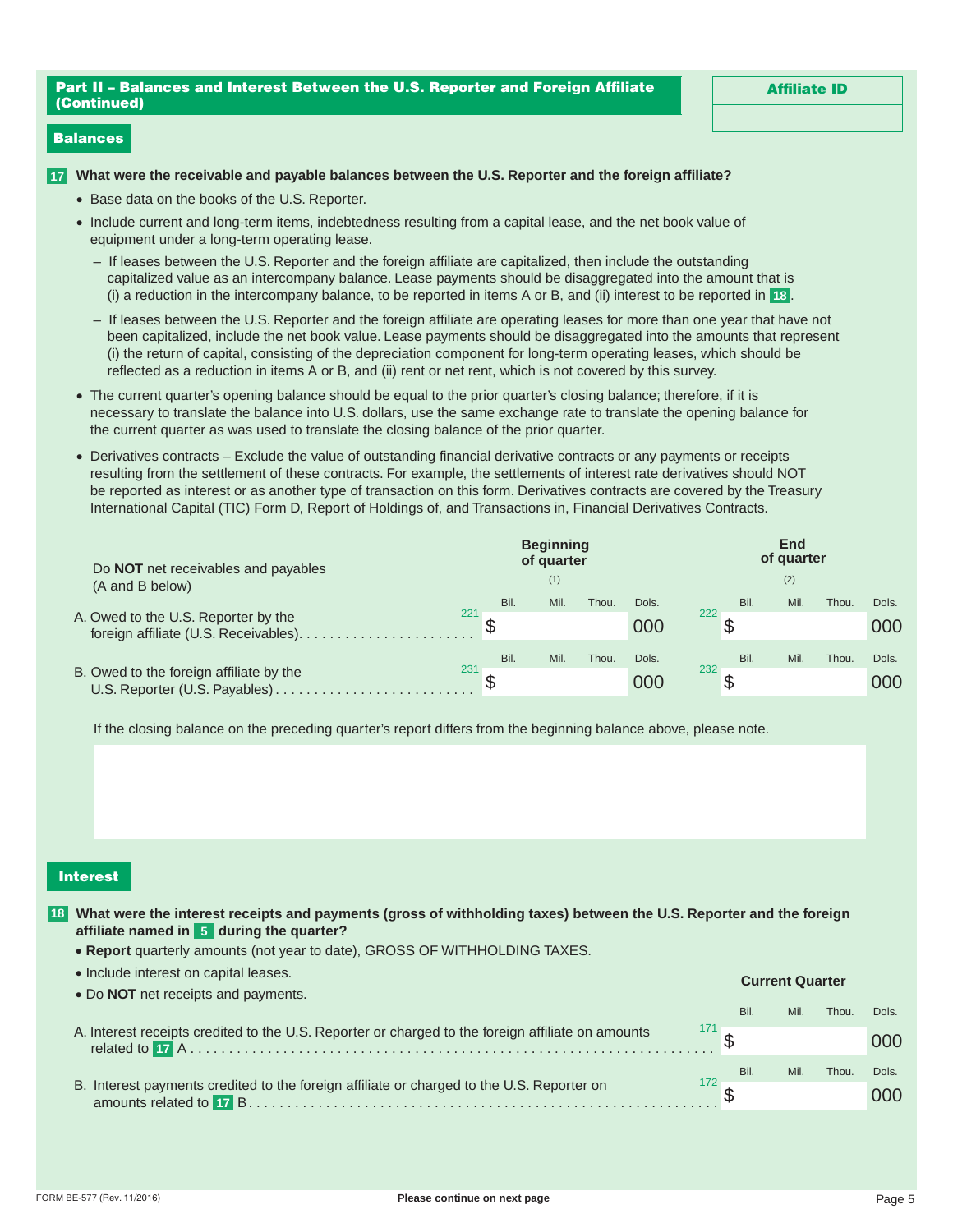|             | Part III - Change in U.S. Reporter's Equity in the Foreign Affiliate                                                                                                                                                                                                                                                                                                                                                                                                                                                                                                                                                                                                                                                                                                                                                                                                                                                                                                                                                                                            |     |      |             |                    |       |     |                            |             | <b>Affiliate ID</b> |              |
|-------------|-----------------------------------------------------------------------------------------------------------------------------------------------------------------------------------------------------------------------------------------------------------------------------------------------------------------------------------------------------------------------------------------------------------------------------------------------------------------------------------------------------------------------------------------------------------------------------------------------------------------------------------------------------------------------------------------------------------------------------------------------------------------------------------------------------------------------------------------------------------------------------------------------------------------------------------------------------------------------------------------------------------------------------------------------------------------|-----|------|-------------|--------------------|-------|-----|----------------------------|-------------|---------------------|--------------|
|             | Report the transaction (i.e., market) value of consideration given or received, during the quarter listed<br>in 2, for increases or decreases in the U.S. Reporter's equity holdings in the foreign affiliate.<br>Include in $19$ or $20$ :<br>• Treasury stock transactions with the U.S. Reporter and liquidating dividends.<br>• Capitalization of intercompany debt (report the amount of debt converted to equity as the transaction value of the<br>equity increase in 19 B), and adjust the debt balance as appropriate in Part II 17.<br>Exclude from 19 and 20 Changes Caused by:<br>• Carrying net income (loss) to the equity account.<br>• Dividends/earnings distributed and stock dividends.<br>• Balance sheet translation adjustments.<br>• The effect of treasury stock transactions with persons other than the U.S. Reporter.<br>• Reorganizations in capital structure that do not affect total equity.<br>• Transactions between a directly-owned foreign affiliate and foreign affiliates that it, in turn, owns and transactions between |     |      |             |                    |       |     |                            |             |                     |              |
|             | indirectly owned affiliates. (Affiliates that are entirely indirectly-owned by the U.S. Reporter, 19 and 20 should be blank.)<br>• Investments that are written off (include the amount written off in 21 A or 21 B, as appropriate).<br>Unincorporated foreign affiliates must report the U.S. Reporter's share of any increase (decrease) in the foreign<br>affiliate's equity (or home office account) arising from its transactions with the U.S. reporter, excluding amounts<br>reported in Part I or Part II.                                                                                                                                                                                                                                                                                                                                                                                                                                                                                                                                             |     |      |             |                    |       |     |                            |             |                     |              |
|             | 19 What is the increase in the U.S. Reporter's equity interest in this affiliate due to:                                                                                                                                                                                                                                                                                                                                                                                                                                                                                                                                                                                                                                                                                                                                                                                                                                                                                                                                                                        |     |      |             |                    |       |     |                            |             |                     |              |
|             | A. Establishment of affiliate or acquisition (partial or total) of an equity interest in this affiliate                                                                                                                                                                                                                                                                                                                                                                                                                                                                                                                                                                                                                                                                                                                                                                                                                                                                                                                                                         |     |      |             |                    |       | 242 | Bil.<br>\$                 | Mil.        | Thou.               | Dols.<br>000 |
|             | by the U.S. Reporter either from the affiliate or from other foreign persons?                                                                                                                                                                                                                                                                                                                                                                                                                                                                                                                                                                                                                                                                                                                                                                                                                                                                                                                                                                                   |     |      |             |                    |       |     | Bil.                       | Mil.        | Thou.               | Dols.        |
|             | B. Capital contributions and other transactions of the U.S. Reporter with foreign persons?                                                                                                                                                                                                                                                                                                                                                                                                                                                                                                                                                                                                                                                                                                                                                                                                                                                                                                                                                                      |     |      |             |                    |       | 252 | \$                         |             |                     | 000          |
|             | C. Acquisition (partial or total) of an equity interest in this affiliate by the U.S. Reporter                                                                                                                                                                                                                                                                                                                                                                                                                                                                                                                                                                                                                                                                                                                                                                                                                                                                                                                                                                  |     |      |             |                    |       | 262 | Bil.                       | Mil.        | Thou.               | Dols.        |
|             |                                                                                                                                                                                                                                                                                                                                                                                                                                                                                                                                                                                                                                                                                                                                                                                                                                                                                                                                                                                                                                                                 |     |      |             |                    |       |     |                            |             |                     | 000          |
| 20          | What is the decrease in the U.S. Reporter's equity interest in this affiliate due to:                                                                                                                                                                                                                                                                                                                                                                                                                                                                                                                                                                                                                                                                                                                                                                                                                                                                                                                                                                           |     |      |             |                    |       |     | Bil.                       | Mil.        | Thou.               | Dols.        |
|             | A. Liquidation of affiliate or sale (partial or total) of an equity interest in this affiliate by the<br>U.S. Reporter either to the affiliate or to other foreign persons?                                                                                                                                                                                                                                                                                                                                                                                                                                                                                                                                                                                                                                                                                                                                                                                                                                                                                     |     |      |             |                    |       | 272 | \$                         |             |                     | 000          |
|             |                                                                                                                                                                                                                                                                                                                                                                                                                                                                                                                                                                                                                                                                                                                                                                                                                                                                                                                                                                                                                                                                 |     |      |             |                    |       | 282 | Bil.                       | Mil.        | Thou.               | Dols.        |
|             | B. Return of capital contributions and other transactions of the U.S. Reporter with foreign                                                                                                                                                                                                                                                                                                                                                                                                                                                                                                                                                                                                                                                                                                                                                                                                                                                                                                                                                                     |     |      |             |                    |       |     | \$                         |             |                     | 000          |
|             | C. Sale (partial or total) of an equity interest in this affiliate by the U.S. Reporter to other                                                                                                                                                                                                                                                                                                                                                                                                                                                                                                                                                                                                                                                                                                                                                                                                                                                                                                                                                                |     |      |             |                    |       | 292 | Bil.                       | Mil.        | Thou.               | Dols.        |
|             |                                                                                                                                                                                                                                                                                                                                                                                                                                                                                                                                                                                                                                                                                                                                                                                                                                                                                                                                                                                                                                                                 |     |      |             |                    |       |     | \$                         |             |                     | 000          |
| <b>21 L</b> | For 19 and 20, what are the amounts                                                                                                                                                                                                                                                                                                                                                                                                                                                                                                                                                                                                                                                                                                                                                                                                                                                                                                                                                                                                                             |     |      |             | For acquisition 19 |       |     | For liquidation or sale 20 |             |                     |              |
|             | by which the transaction value:                                                                                                                                                                                                                                                                                                                                                                                                                                                                                                                                                                                                                                                                                                                                                                                                                                                                                                                                                                                                                                 |     | Bil. | (1)<br>Mil. | Thou.              | Dols. |     | Bil.                       | (2)<br>Mil. | Thou.               | Dols.        |
|             | A. Exceeds the value carried on the books of the affiliate?.                                                                                                                                                                                                                                                                                                                                                                                                                                                                                                                                                                                                                                                                                                                                                                                                                                                                                                                                                                                                    | 301 |      |             |                    | 000   | 302 | \$                         |             |                     | 000          |
|             |                                                                                                                                                                                                                                                                                                                                                                                                                                                                                                                                                                                                                                                                                                                                                                                                                                                                                                                                                                                                                                                                 | 311 | Bil. | Mil.        | Thou.              | Dols. | 312 | Bil.                       | Mil.        | Thou.               | Dols.        |
|             | B. Is less than the value carried on the books of the affiliate?                                                                                                                                                                                                                                                                                                                                                                                                                                                                                                                                                                                                                                                                                                                                                                                                                                                                                                                                                                                                |     | \$   |             |                    | 000   |     | \$                         |             |                     | 000          |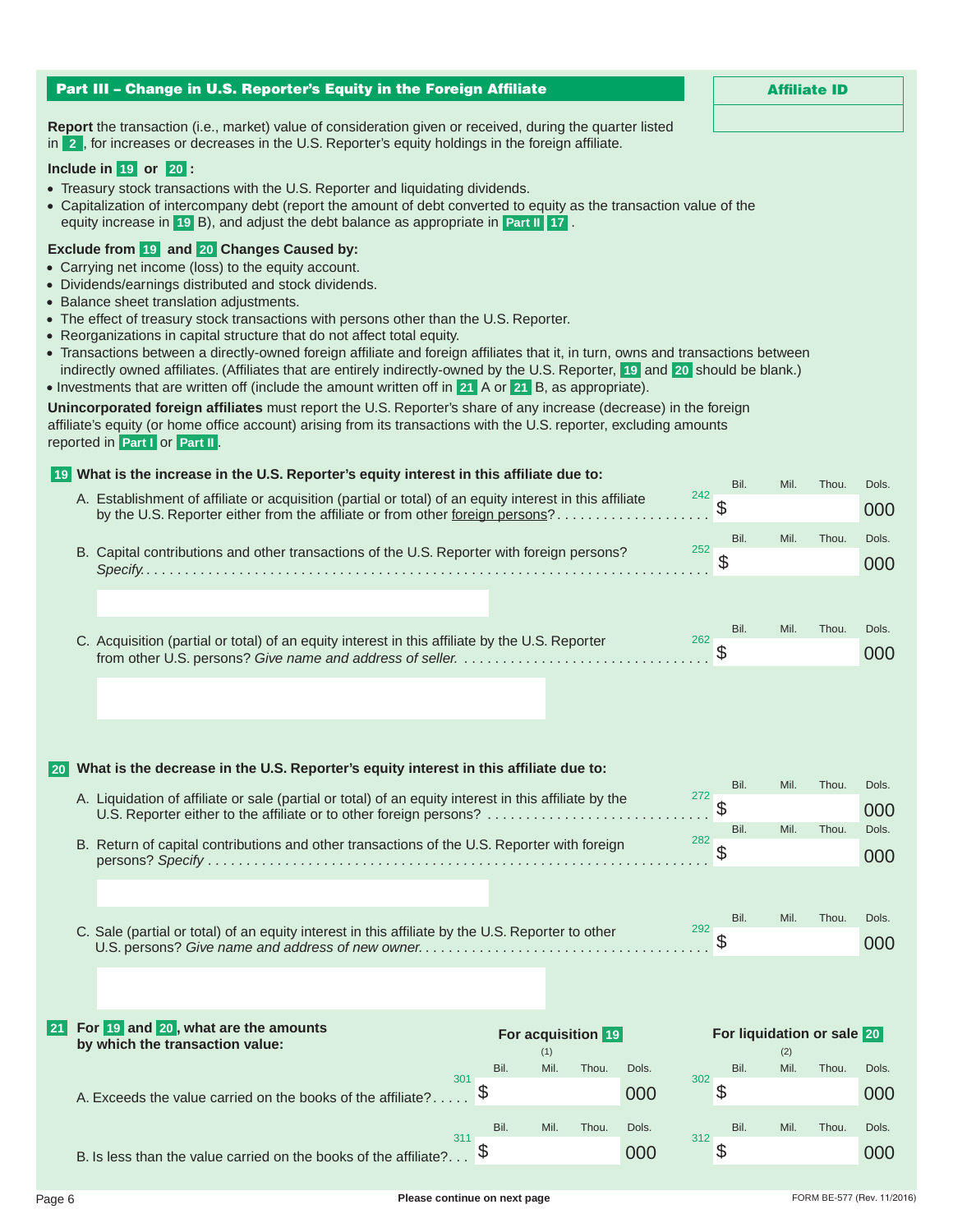| <b>Part IV - Selected Annual Data</b>                                                                                                                                                                               |     |            | <b>Affiliate ID</b> |       |              |
|---------------------------------------------------------------------------------------------------------------------------------------------------------------------------------------------------------------------|-----|------------|---------------------|-------|--------------|
| • Complete once a year, no later than the second report following the close of the fiscal year.                                                                                                                     |     |            |                     |       |              |
| • If an initial report, complete $22 - 26$ as of the ending date of the quarter for the initial report.                                                                                                             |     |            |                     |       |              |
| • Include the cumulative translation adjustment in 25 D or 26 as appropriate.                                                                                                                                       |     |            |                     |       |              |
| • Retained earnings (deficit) of unconsolidated indirectly-owned affiliates should be included on the<br>report of the directly-owned foreign affiliate parent in 25 C or 26 as appropriate, on an equity<br>basis. | 322 |            | MM/DD/YYYY          |       |              |
| 22 What is the foreign affiliate's fiscal year (or, if initial report, quarter) ending date?                                                                                                                        |     |            |                     |       |              |
| 23 What is the U.S. Reporter's percent of direct ownership based on equity interest<br>if an incorporated affiliate, or an equivalent interest in an unincorporated                                                 | 332 |            |                     | $\%$  |              |
| U.S. Reporter's Equity in Foreign Affiliate's Annual Net Income (Loss)                                                                                                                                              |     |            |                     |       |              |
|                                                                                                                                                                                                                     |     | Bil.       | Mil.                | Thou. | Dols.        |
| 24 What is the U.S. Reporter's direct equity in the affiliate's annual net income (loss) after                                                                                                                      | 342 |            |                     |       | 000          |
| • Include, on an equity basis, this foreign affiliate's share of net income (loss) in all unconsolidated<br>foreign enterprises it owns.                                                                            |     |            |                     |       |              |
| • Report annual net income (loss) calculated on the same basis used for calculating quarterly net<br>income (loss), 13 A.                                                                                           |     |            |                     |       |              |
| U.S. Reporter's Share of Total Owners' Equity in Foreign Affiliate at Year End<br>(Or Quarter End if an Initial Report)                                                                                             |     |            |                     |       |              |
| 25 What is the U.S. Reporter's direct equity in the incorporated foreign affiliate:                                                                                                                                 | 352 | Bil.       | Mil.                | Thou. | Dols.        |
|                                                                                                                                                                                                                     |     | Ֆ          |                     |       | 000          |
|                                                                                                                                                                                                                     | 362 | Bil.       | Mil.                | Thou. | Dols.        |
|                                                                                                                                                                                                                     |     | \$         |                     |       | 000          |
|                                                                                                                                                                                                                     | 372 | Bil.       | Mil.                | Thou. | Dols.        |
|                                                                                                                                                                                                                     |     |            |                     |       | 000          |
|                                                                                                                                                                                                                     |     |            |                     |       |              |
| Accumulated other comprehensive income (loss)                                                                                                                                                                       | 382 | Bil.       | Mil.                | Thou. | Dols.        |
|                                                                                                                                                                                                                     |     |            |                     |       | 000          |
|                                                                                                                                                                                                                     | 392 | Bil.       | Mil.                | Thou. | Dols.        |
| E. All other components including other comprehensive income (loss)                                                                                                                                                 |     | \$         |                     |       | 000          |
|                                                                                                                                                                                                                     |     |            |                     |       |              |
| What is the U.S. Reporter's share of total owners' equity in the unincorporated<br>  26                                                                                                                             | 402 | Bil.<br>\$ | Mil.                | Thou. | Dols.<br>000 |
| • In calculating owner's equity, any assets or liabilities of the affiliate carried on any owners', as<br>well as those carried on the affiliate's books, should be included.                                       |     |            |                     |       |              |
| · Owner's equity should include cumulative earnings not distributed.                                                                                                                                                |     |            |                     |       |              |
|                                                                                                                                                                                                                     |     |            |                     |       |              |
|                                                                                                                                                                                                                     |     |            |                     |       |              |

**PLOPE DO not continue to page 8 UNLESS your company is exempt from reporting.**<br>Please refer to the instruction about Basic Requirements on page 1 for more information.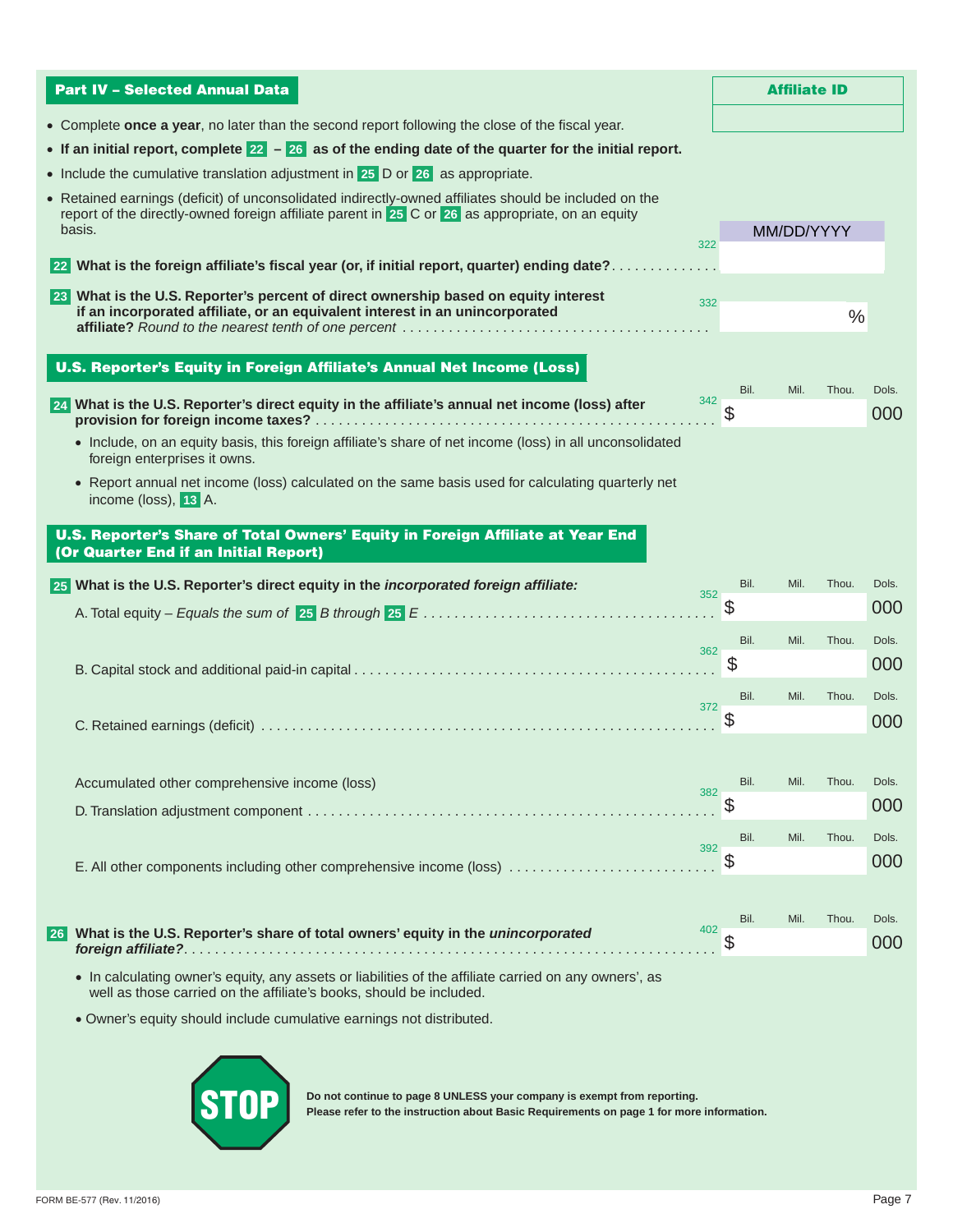|                                 | <b>Part V - Certification of Exemption</b>                                                                                                        |                                                                                                                                                                                                                                                                                                 |                                                                                                                        |            |            | <b>Affiliate ID</b> |       |              |
|---------------------------------|---------------------------------------------------------------------------------------------------------------------------------------------------|-------------------------------------------------------------------------------------------------------------------------------------------------------------------------------------------------------------------------------------------------------------------------------------------------|------------------------------------------------------------------------------------------------------------------------|------------|------------|---------------------|-------|--------------|
|                                 |                                                                                                                                                   | If the affiliate is exempt, complete 27 or 28 below to indicate reason.                                                                                                                                                                                                                         |                                                                                                                        |            |            |                     |       |              |
|                                 |                                                                                                                                                   | 27 Is the affiliate exempt because none of the three items below was greater than<br>\$60 million (positive or negative) at any time during the affiliate's fiscal year?                                                                                                                        |                                                                                                                        |            |            |                     |       |              |
|                                 | $480^{-1}$ 1 Yes – Provide amounts below<br>No - SKIP to 28                                                                                       |                                                                                                                                                                                                                                                                                                 |                                                                                                                        |            | Bil.       | Mil.                | Thou. | Dols.        |
|                                 |                                                                                                                                                   |                                                                                                                                                                                                                                                                                                 |                                                                                                                        | 481        |            |                     |       | 000          |
|                                 | 491                                                                                                                                               |                                                                                                                                                                                                                                                                                                 |                                                                                                                        |            |            |                     |       | Dols.<br>000 |
|                                 |                                                                                                                                                   |                                                                                                                                                                                                                                                                                                 |                                                                                                                        | 501        | Bil.<br>\$ | Mil.                | Thou. | Dols.<br>000 |
|                                 |                                                                                                                                                   |                                                                                                                                                                                                                                                                                                 |                                                                                                                        |            |            | MM/DD/YYYY          |       |              |
|                                 |                                                                                                                                                   |                                                                                                                                                                                                                                                                                                 | D. What is the affiliate's ending date of its financial reporting year for the amounts reported in                     | 502        |            |                     |       |              |
| 28  <br>505<br>$\frac{1}{2}$ No | What is the name and ID number (if available) of the top<br>foreign affiliate parent in this affiliate's ownership<br>Refer to examples on page 2 | • Foreign affiliate's end-of-quarter payables to the U.S. Reporter (Item 17 A)<br>• Foreign affiliate's end-of-quarter receivables from the U.S. Reporter (Item 17 B)<br>Yes - Provide the top foreign affiliate parent information below<br>chain that is directly owned by the U.S. Reporter? | Is the affiliate exempt because it is indirectly owned and neither of the following items exceeds \$1 million?<br>0090 |            |            |                     |       |              |
| Remarks                         |                                                                                                                                                   |                                                                                                                                                                                                                                                                                                 |                                                                                                                        |            |            |                     |       |              |
|                                 |                                                                                                                                                   |                                                                                                                                                                                                                                                                                                 |                                                                                                                        |            |            |                     |       |              |
|                                 |                                                                                                                                                   |                                                                                                                                                                                                                                                                                                 |                                                                                                                        |            |            |                     |       |              |
|                                 |                                                                                                                                                   | 462<br>466                                                                                                                                                                                                                                                                                      | 463<br>467                                                                                                             | 464<br>468 |            | 465<br>469          |       |              |
|                                 | <b>BEA USE ONLY</b>                                                                                                                               |                                                                                                                                                                                                                                                                                                 |                                                                                                                        |            |            |                     |       |              |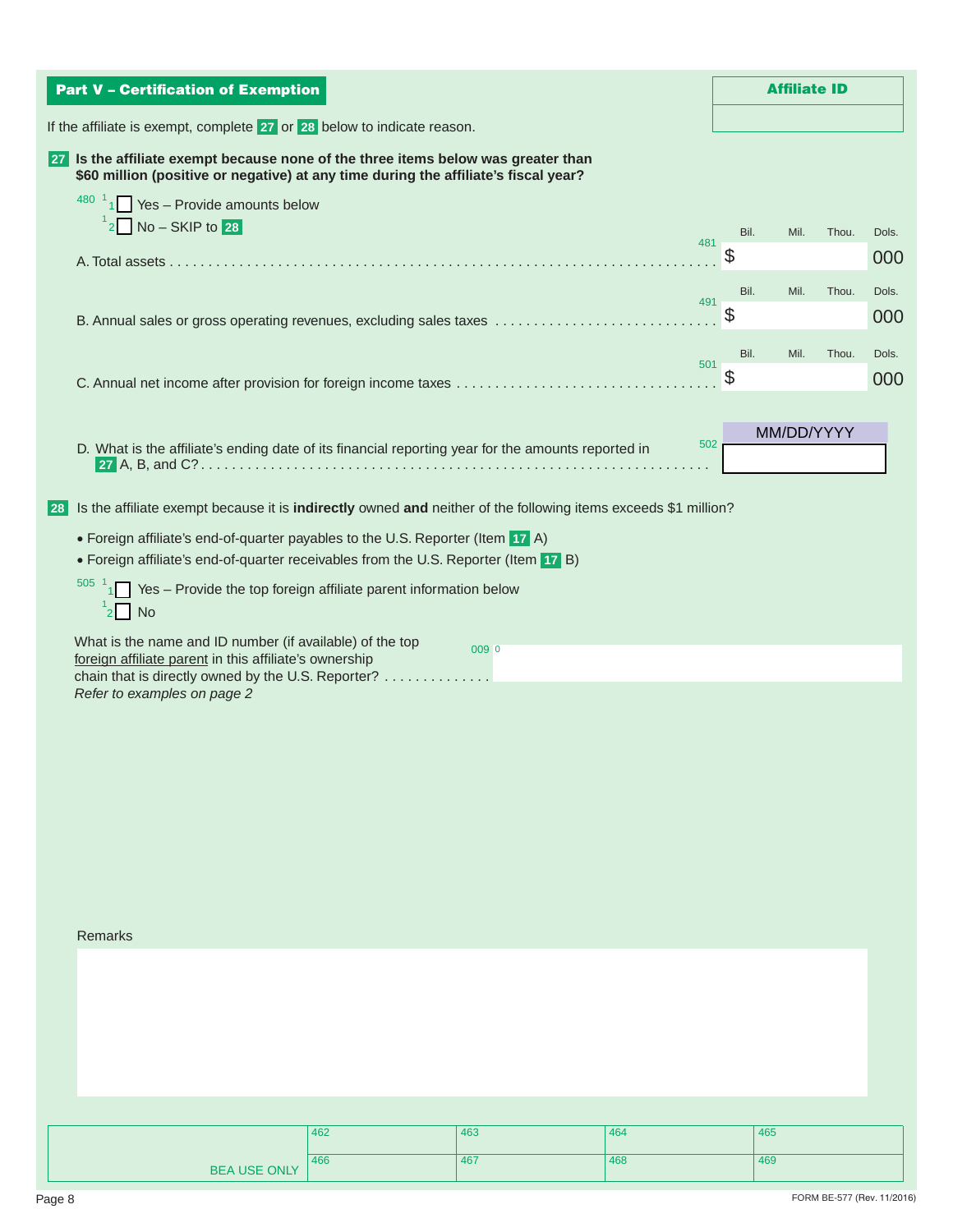# Survey Information

**Purpose –** Reports on this form are required in order to provide reliable and up-to-date information on U.S. direct investment abroad for inclusion in the U.S. international transactions and the national income and product accounts.

**Authority –** This survey is being conducted under the International Investment and Trade in Services Survey Act (P.L. 94-472, 90 Stat. 2059, 22 U.S.C. 3101-3108 as amended) – hereinafter "the Act", and the filing of reports is mandatory under Section 5(b) (2) of the Act (22 U.S.C. 3104). All persons contacted by BEA in writing must respond pursuant to section 801.3 of 15 C.F.R. pt. 801 and the survey instructions.

**Penalties –** Whoever fails to report may be subject to a civil penalty of not less than \$2,500, and not more than \$32,500, and to injunctive relief commanding such person to comply, or both. Whoever willfully fails to report shall be fined not more than \$10,000 and, if an individual, may be imprisoned for not more than one year, or both. Any officer, director, employee, or agent of any corporation who knowingly participates in such violation, upon conviction, may be punished by a like fine, imprisonment, or both. (22 U.S.C. 3105.) Civil penalties are subject to inflationary adjustments. Those adjustments are found in 15 CFR 6.4.

Notwithstanding any other provision of the law, no person is required to respond to, nor shall any person be subject to a penalty for failure to comply with, a collection of information subject to the requirements of the Paperwork Reduction Act, unless that collection of information displays a currently valid OMB Control Number.

**Respondent Burden –** Public reporting burden for this collection of information is estimated to average 1 hour per response, including the time for reviewing instructions, searching existing data sources, gathering and maintaining the data needed, and completing and reviewing the collection of information. Send comments regarding this burden estimate or any other aspect of this collection of information, including suggestions for reducing this burden to: Director, Bureau of Economic Analysis (BE-1), U.S. Department of Commerce, 4600 Silver Hill Rd, Washington, DC 20233; and to the Office of Management and Budget, Paperwork Reduction Project 0608-0004, Washington, DC 20503.

**Confidentiality –** The Act provides that your report is CONFIDENTIAL and may be used only for analytical or statistical purposes. Without your prior written permission, the information filed in your report CANNOT be presented in a manner that allows it to be individually identified. Your report CANNOT be used for purposes of taxation, investigation, or regulation. Copies retained in your files are immune from legal process.

**Accounting methods and records –** Follow generally accepted U.S. accounting principles unless otherwise specified in the instructions. Corporations should generally use the same methods and records used to generate reports to stockholders, except where otherwise instructed. Generate reports for unincorporated persons on an equivalent basis. Financial Accounting Standards Board Accounting Standards Codification Topics are referred to as "FASB ASC" in the instructions.

**Retention of copies –** Retain a copy of filed reports for 3 years beyond the report's original due date.

**Retroactive reports –** Quarterly reports for a year may be required retroactively when it is determined that the exemption level has been exceeded. If a foreign affiliate's total assets, sales, or net income (loss) exceed the exemption level in a given year, it is deemed that the exemption level will also be exceeded in the following year. A U.S. Reporter claiming exemption from filing a given report must complete the Certification of Exemption, giving the levels of total assets, sales, and net income (loss).

# **Definitions**

**Affiliate** means a business enterprise located in one country which is directly or indirectly owned or controlled by a person of another country to the extent of 10 percent or more of its voting securities for an incorporated business or an equivalent interest for an unincorporated business enterprise, including a branch.

**Branch** means the operations or activities conducted by a person in a different location in its own name rather than through an incorporated entity.

**Business enterprise** means any organization, association, branch, or venture which exists for profit making purposes or to otherwise secure economic advantage, and any ownership of any real estate.

**Certain gains (losses) –** Certain gains (losses) after provision for foreign income taxes.

- **a.** Sale or disposition of financial assets including investment securities; FASB ASC 320 (FAS 115 Accounting for Certain Investments in Debt and Equity Securities) holding gains (losses) on securities classified as trading securities; FASB ASC 320 impairment losses; and gains (losses) derived from derivative instruments. *Dealers in financial instruments (including securities, currencies, derivatives, and other financial instruments) and finance and insurance companies, see Special Instructions on page 11;*
- **b.** Sales or dispositions of land, other property, plant and equipment, or other assets, and FASB ASC 360 (FAS 144 Accounting for the Impairment or Disposal of Long-Lived Assets) impairment losses. Exclude gains or losses from the sale of inventory assets in the ordinary course of trade or business. *Real estate companies, see Special Instructions on page 11;*
- **c.** Goodwill impairment as defined by FASB ASC 350 (FAS 142 Goodwill and Other Intangible Assets);
- **d.** Restructuring. Include restructuring costs that reflect write-downs or write-offs of assets or liabilities. Exclude actual payments and charges to establish reserves for future expected payments, such as for severance pay, and fees to accountants, lawyers, consultants, or other contractors;
- **e.** Disposals of discontinued operations. Exclude income from the operations of a discontinued segment;
- **f.** Remeasurement of foreign affiliate's foreign-currency-denominated assets and liabilities due to changes in foreign exchange rates during the reporting period;

Certain gains (losses) continued on page 10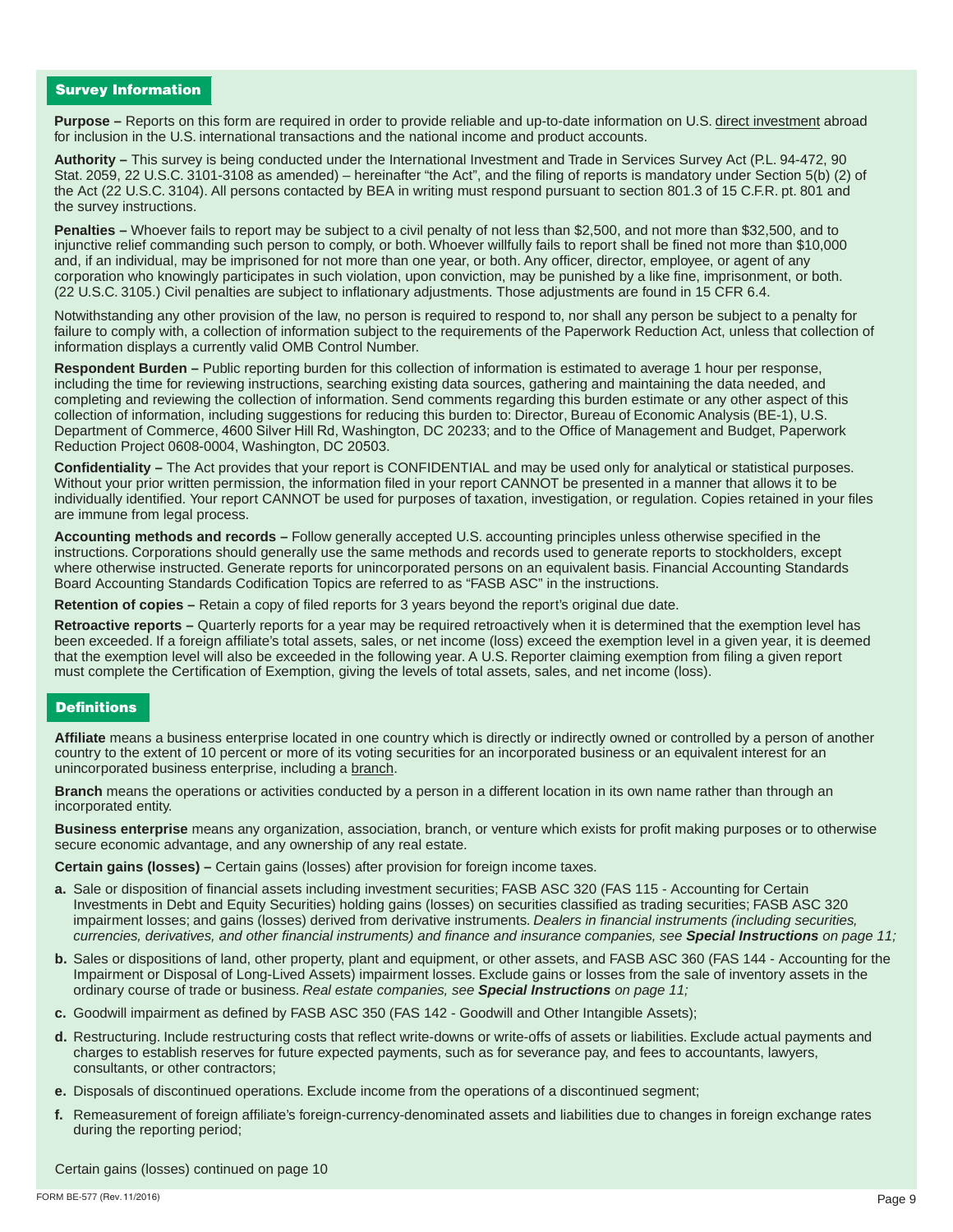# Definitions (Continued)

Certain gains (losses) continued

- **g.** The cumulative effect of a change in accounting principle;
- **h.** Extraordinary, unusual, or infrequently occurring items that are material. Include losses from accidental damage or disasters after estimated insurance reimbursement. Include other material items, including write-ups, write-downs, and write-offs of tangible and intangible assets; gains (losses) from the sale or other disposition of capital assets; and gains (losses) from the sale or other disposition of financial assets, including securities, to the extent not included above. Exclude legal judgments.
- **i.** The cumulative effect of a change in the estimate of stock compensation forfeitures under FASB ASC 718 (FAS 123(R) – Share-Based Payments).

**Direct investment** means the ownership or control, directly or indirectly by one person of 10 percent or more of the voting securities of an incorporated foreign business enterprise or an equivalent interest in an unincorporated foreign business enterprise, including a branch.

**Foreign**, when used in a geographic sense, means that which is situated outside the United States or which belongs to or is characteristic of a country other than the United States.

**Foreign affiliate** means an affiliate located outside the United States in which a U.S. person has direct investment.

**Foreign affiliate parent** means a U.S. Reporter's foreign affiliate that has an equity interest in another foreign affiliate of the U.S. Reporter.

**Foreign person** means any person resident outside the United States or subject to the jurisdiction of a country other than the United States.

Lease is an arrangement conveying the right to use property, plant, or equipment (i.e., land and/or depreciable assets), usually for a stated period of time.

- **a. Capital lease –** A long-term lease under which transfer of ownership is recognized at the inception of the lease. These may be shown as lease contracts or accounts receivable on the lessor's books. The asset would not be considered to be owned by the lessor.
- **b. Operating lease –** Generally a lease with a term which is less than the useful life of the asset and in which a transfer of ownership is not contemplated.

**Person** (as the term is used in the broad legal sense) means any individual, branch, partnership, associated group, association, estate, trust, corporation, or other organization (whether or not organized under the laws of any state), and any government (including a foreign government, the United States Government, a state or local government, and any agency corporation, financial institution, or other entity or instrumentality thereof, including a government sponsored agency).

**Rules for consolidation –** The following rules should be used in determining which foreign business enterprises may be consolidated on one foreign affiliate form.



**Note:** Foreign business enterprises that have an equity investment in an unconsolidated business enterprise should report that investment using the equity method of accounting.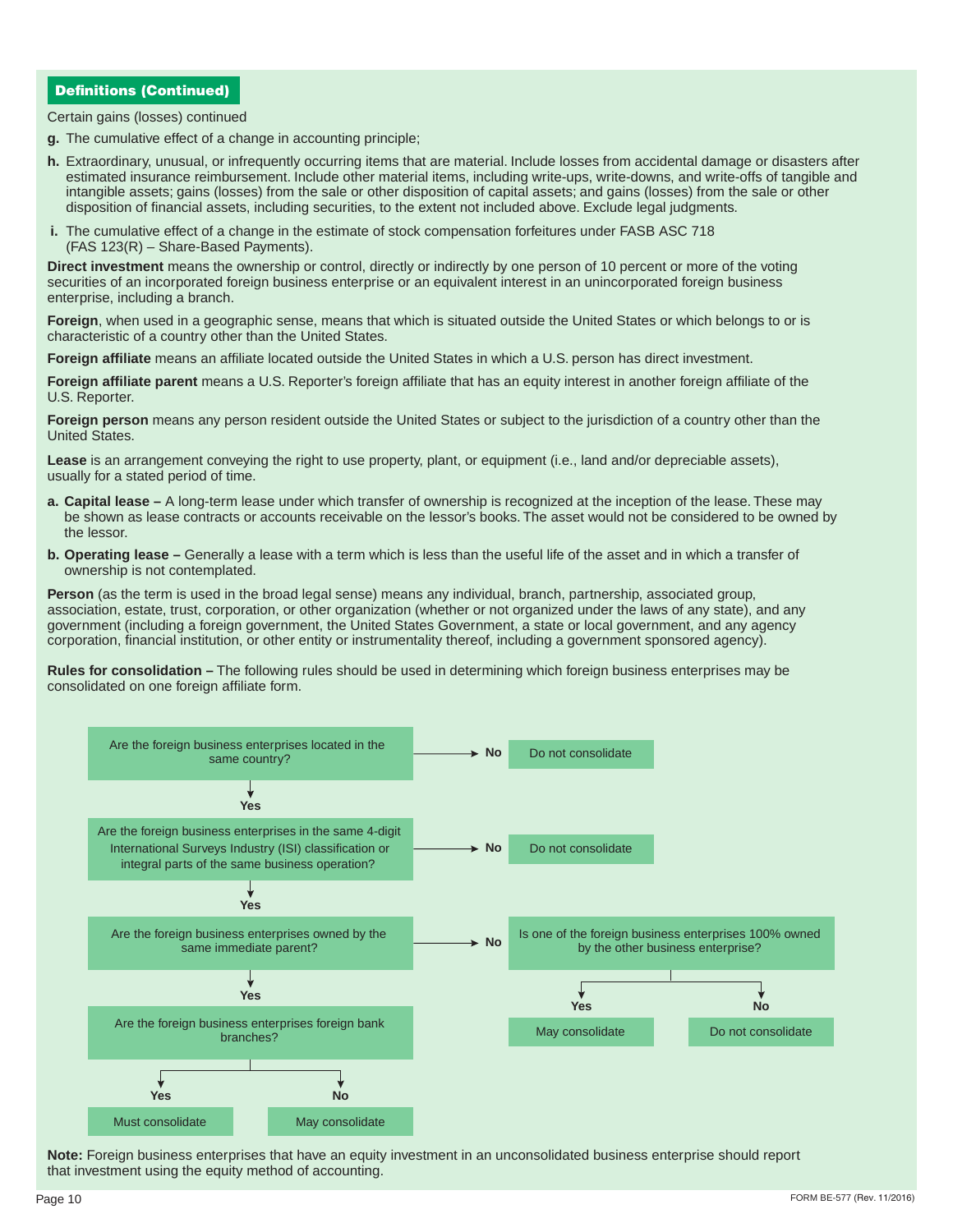# Definitions (Continued)

**United States,** when used in a geographic sense, means the several States, the District of Columbia, the Commonwealth of Puerto Rico, and all territories and possessions of the United States.

**U.S. person** means any person resident in the United States or subject to the jurisdiction of the United States.

**U.S. Reporter** means the U.S. person that has direct investment in a foreign business enterprise, including a branch. If the U.S. person is an incorporated business enterprise, the U.S. Reporter is the fully consolidated U.S. domestic enterprise, which is defined as: (1) the U.S. corporation whose voting securities are not owned more than 50 percent by another U.S. corporation, and (2) proceeding down each ownership chain from that U.S. corporation, any U.S. corporation whose voting securities are more than 50 percent owned by the U.S. corporation above it. This consolidation excludes foreign branches and all other foreign affiliates.

# Special Instructions for reporting unincorporated foreign affiliates of U.S. Reporters

**U.S. Reporters that cannot distinguish between equity and debt investment in their unincorporated foreign affiliates:** if your accounting records do not distinguish between intercompany debt ( **17** A and **17** B) and equity **26** , then:

- 1. Compute the net change in the home office account. (This equals: End-of-quarter home office account minus beginning-of-quarter home office account.)
- 2. Subtract net income (loss) **13** A, certain realized and unrealized gains (losses) taken directly to other comprehensive income or owner's equity **13** B2, and the quarterly translation adjustment **13** C.
- 3. If the amount computed in 2. is positive, show it as an increase in equity **19** B. If the amount computed in 2. is negative, show it as a remittance of earnings ( **13** D and **13** F) to the extent that there is quarterly net income; show the residual, if any, as a decrease in equity **20** B. **17** A and **17** B should be blank.

### Special Instructions for dealers in financial instruments and finance and insurance:

**Dealers in financial instruments (including securities, currencies, derivatives, and other financial instruments) and finance and insurance companies:** 

- Include in **13** B1 (1) impairment losses as defined by FASB ASC 320 (FAS 115), (2) realized gains or losses on trading or dealing, and (3) unrealized gains or losses due to changes in the valuation of financial instruments that flow through the income statement, and goodwill impairment as defined by FASB ASC 350 (FAS 142).
- Include unrealized gains or losses due to changes in the valuation of financial instruments that are taken directly to other comprehensive income in **13** B2. Include income from explicit fees and commissions in **13** A.

### Special Instructions for real estate companies:

### **Real estate companies:**

Report gains or losses from the sale, disposition, or revaluation of land, other property, plant and equipment, or other assets as follows:

### Realized gains and losses

- Include gains or losses from sale of real estate in the ordinary course of trade or business in net income, **13** A.
- Do **NOT** include these gains and losses in **13** B1 or in **13** B2.

# Impairment of long-lived assets

• Include impairment losses, as defined by FASB ASC 360 (FAS 144), and recognized during the period, in net income, **13** A and in **13** B1.

#### Unrealized gains

- Include gains recognized due to the revaluation of real estate assets in **13** B1.
- Include goodwill impairment as defined by FASB ASC 350 (FAS 142).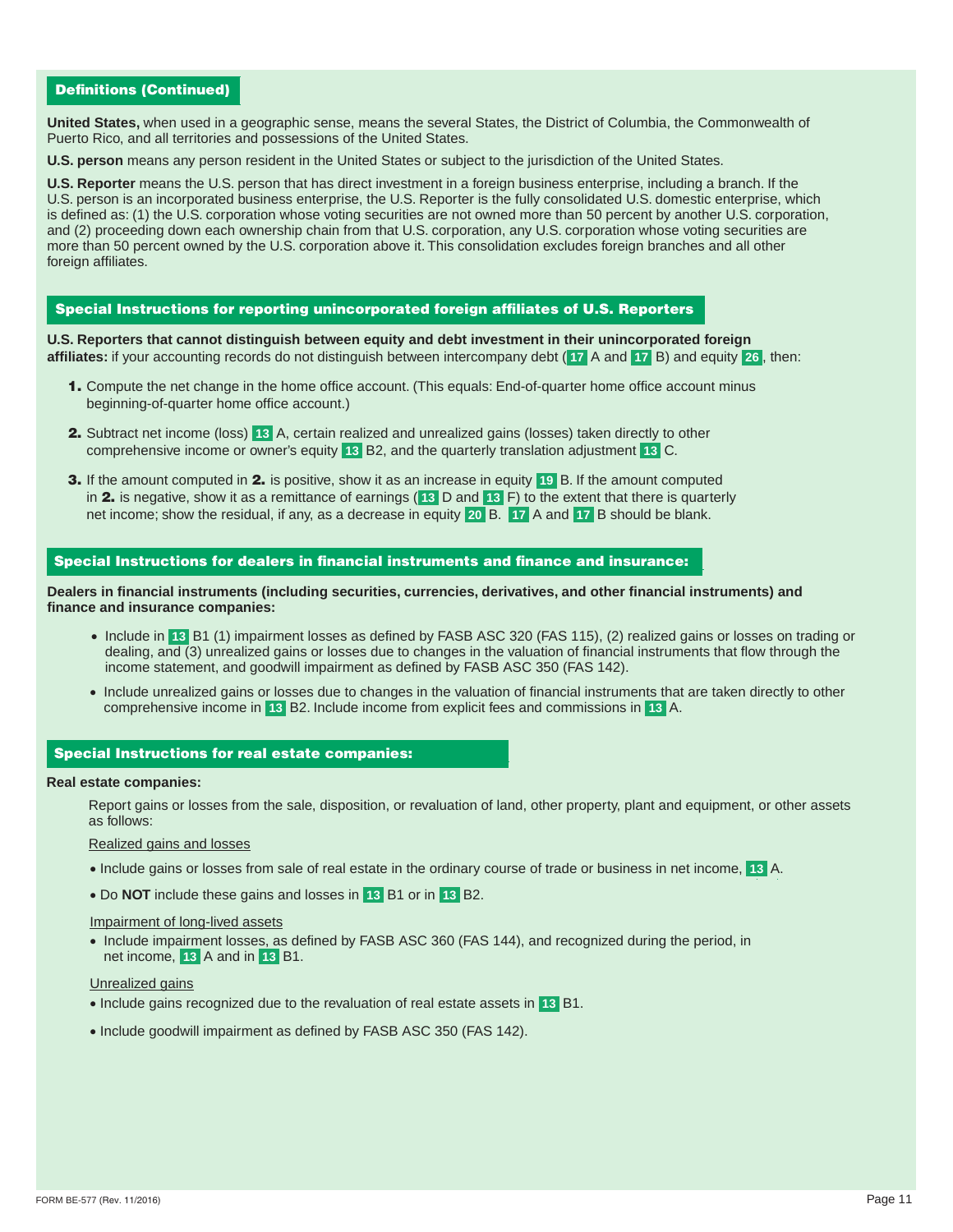#### Summary of Industry Classifications

5152 Cable and other subscription programming 5171 Wired telecommunications carriers 5172 Wireless telecommunications carriers, except satellite

5174 Satellite telecommunications<br>5179 Other telecommunications<br>5182 Data processing, hosting, and

exchanges

carriers 5249 Life insurance carriers

5310 Real estate<br>5321 Automotive

services

services

services

Services 5411 Legal services

5179 Other telecommunications 5182 Data processing, hosting, and related services 5191 Other information services

Finance and Insurance<br>5221 Depository credit intermediation (Banking)<br>5223 Activities related to credit intermediation

5224 Nondepository credit intermediation 5229 Nondepository branches and agencies 5231 Securities and commodity contracts intermediation and brokerage 5238 Other financial investment activities and

5242 Agencies, brokerages, and other insurance related activities 5243 Insurance carriers, except life insurance

5252 Funds, trusts, and other financial vehicles Real Estate and Rental and Leasing

5321 Automotive equipment rental and leasing<br>5329 Other rental and leasing services 5329 Other rental and leasing services

5412 Accounting, tax preparation, bookkeeping, and payroll services 5413 Architectural, engineering, and related

5414 Specialized design services 5415 Computer systems design and related

5416 Management, scientific, and technical consulting services 5417 Scientific research and development

5418 Advertising, public relations, and related services 5419 Other professional, scientific, and technical services

5611 Office administrative services 5612 Facilities support services 5613 Employment services 5614 Business support services 5615 Travel arrangement and reservation

services Educational Services 6110 Educational services

institutions

industries

Public Administration 9200 Public administration

Other Services

services 5616 Investigation and security services 5617 Services to buildings and dwellings 5619 Other support services 5620 Waste management and remediation

Health Care and Social Assistance 6210 Ambulatory health care services 6220 Hospitals 6230 Nursing and residential care facilities 6240 Social assistance Arts, Entertainment, and Recreation 7110 Performing arts, spectator sports, and related industries 7121 Museums, historical sites, and similar

7130 Amusement, gambling, and recreation

Accommodation and Food Services 7210 Accommodation 7220 Food services and drinking places

8130 Religious, grantmaking, civic, professional, and similar organizations

FORM BE-577 (Rev. 11/2016)

8110 Repair and maintenance 8120 Personal and laundry services

Management of Companies and Enterprises 5512 Holding companies, except bank holding companies 5513 Corporate, subsidiary, and regional management offices Administrative and Support and Waste **Management and Remediation Services**<br>5611 Office administrative services

except copyrighted works Professional, Scientific, and Technical

Lessors of nonfinancial intangible assets,

#### Agriculture, Forestry, Fishing, and Hunting

- 1110 Crop production<br>1120 Animal productio
- 
- 1120 Animal production<br>1130 Forestry and loggii<br>1140 Fishing, hunting, a
- 1130 Forestry and logging 1140 Fishing, hunting, and trapping 1150 Support activities for agriculture and forestry

- **Mining**<br>2111 Oil and gas extraction
- 2121 Coal<br>2123 Nonme
- 2123 Nonmetallic minerals 2124 Iron ores
- 
- 2125 Gold and silver ores<br>2126 Copper, nickel, lead,<br>2127 Other metal ores 2126 Copper, nickel, lead, and zinc ores 2127 Other metal ores 2132 Support activities for oil and gas
- 
- 
- operations 2133 Support activities for mining, except for oil and gas operations

#### Utilities

- 2211 Electric power generation,
- transmission, and distribution 2212 Natural gas distribution
- 2213 Water, sewage, and other systems
- Construction

- 2360 Construction of buildings 2370 Heavy and civil engineering construction 2380 Specialty trade contractors
- 

- **Manufacturing**<br>3111 Animal foods<br>3112 Grain and oilseed milling<br>3113 Sugar and confectionery products<br>3114 Fruit and vegetable preserving and<br>specialty foods 3115 Dairy products 3116 Meat products 3116 Meat products<br>3116 Meat products<br>3117 Seafood product preparation and packaging 3118 Bakeries and tortillas 3119 Other food products 3121 Beverages 3122 Tobacco 3130 Textile mills 3140 Textile product mills 3150 Apparel<br>3160 Leather and allied products<br>3210 Wood products<br>3221 Pulp, paper, and paperboard mills<br>3222 Converted paper products<br>3233 Printing and related support activities<br>3242 Integrated petroleum refining and<br>3243 products 3251 Basic chemicals<br>3252 Resins synthetic 3252 Resins, synthetic rubbers, and artificial and synthetic fibers and
- filaments
- 3253 Pesticides, fertilizers, and other agricultural chemicals
- 3254 Pharmaceuticals and medicines
- 
- 3255 Paints, coatings, and adhesives 3256 Soap, cleaning compounds, and toilet preparations 3259 Other chemical products and
- 
- preparations<br>3261 Plastics products<br>3262 Rubber products
- 
- 
- 3271 Clay products and refractories 3272 Glass and glass products 3273 Cement and concrete products
- 
- 3274 Lime and gypsum products 3279 Other nonmetallic mineral products 3311 Iron and steel mills and ferroalloys
- 
- 3312 Steel products from purchased steel 3313 Alumina and aluminum production and processing
- 3314 Nonferrous metal (except aluminum) production and processing 3315 Foundries
- 
- 3315 Foundries<br>3321 Forging and stamping<br>3322 Cutlery and handtools
- 
- 3322 Cutlery and handtools 3323 Architectural and structural metals 3324 Boilers, tanks, and shipping containers
- 
- 3325 Hardware<br>3326 Spring and<br>3327 Machine s
- 3326 Spring and wire products 3327 Machine shops; turned products; and screws, nuts, and bolts
- 3328 Coating, engraving, heat treating, and allied activities 3329 Other fabricated metal products
- 
- 3331 Agriculture, construction, and mining machinery
- 
- 3332 Industrial machinery<br>3333 Commercial and ser

Page 12

Commercial and service industry machinery

- 3334 Ventilation, heating, air-conditioning,
- and commercial refrigeration equipment
- 3335 Metalworking machinery 3336 Engines, turbines, and power
- 
- transmission equipment 3339 Other general purpose machinery 3341 Computer and peripheral equipment 3342 Communications equipment 3343 Audio and video equipment 3344 Semiconductors and other
- 
- 
- 
- electronic components 3345 Navigational, measuring, electromedical,
- and control instruments 3346 Manufacturing and reproducing magnetic and optical media
- 
- 3351 Electric lighting equipment 3352 Household appliances 3353 Electrical equipment
- 
- 3359 Other electrical equipment and components
- 
- 3361 Motor vehicles<br>3362 Motor vehicle b<br>3363 Motor vehicle p
- 3362 Motor vehicle bodies and trailers 3363 Motor vehicle parts 3364 Aerospace products and parts
- 
- 
- 
- 
- 
- 3365 Railroad rolling stock 3366 Ship and boat building 3369 Other transportation equipment 3370 Furniture and related products 3391 Medical equipment and supplies 3399 Other miscellaneous manufacturing

- **Wholesale Trade, Durable Goods**<br>4231 Motor vehicles and motor vehicle Motor vehicles and motor vehicle
- 
- parts and supplies 4232 Furniture and home furnishing 4233 Lumber and other construction materials
- 
- 
- 
- 
- 4234 Professional and commercial<br>equipment and supplies<br>4235 Metal and mineral (except petroleum)<br>4236 Electrical and electronic goods<br>4237 Hardware, and plumbing and heating<br>equipment and supplies<br>4238 Machinery, equipmen
- 

# Wholesale Trade, Nondurable Goods<br>4241 Paper and paper product

- 
- 4242 Drugs and druggists' sundries 4243 Apparel, piece goods, and notions 4244 Grocery and related product
- 
- 
- 
- 4245 Farm product raw material 4246 Chemical and allied products 4247 Petroleum and petroleum products
- 
- 4248 Beer, wine, and distilled alcoholic beverage 4249 Miscellaneous nondurable goods

# Wholesale Trade, Electronic Markets

- and Agents and Brokers<br>4251 Wholesale electronic ma Wholesale electronic markets and
- agents and brokers

#### Retail Trade

4410 Motor vehicle and parts dealers<br>4420 Furniture and home furnishings 4420 Furniture and home furnishings 4431 Electronics and appliance

4440 Building material and garden equipment and supplies dealers

4530 Miscellaneous store retailers Nonstore retailers

**Transportation and Warehousing**<br>4810 Air transportation

4480 Clothing and clothing accessories 4510 Sporting goods, hobby, book, and music 4520 General merchandise

transportation 4863 Pipeline transportation of crude oil, refined

petroleum products, and natural gas<br>4868 Other pipeline transportation<br>4870 Scenic and sightseeing transportation<br>4880 Support activities for transportation<br>4922 Petroleum storage for hire<br>4933 Petroleum storage for hire<br>4

5111 Newspaper, periodical, book, and directory publishers 5112 Software publishers 5121 Motion picture and video industries

5122 Sound recording industries 5151 Radio and television broadcasting

4450 Food and beverage<br>4461 Health and persona<br>4471 Gasoline stations 4461 Health and personal care 4471 Gasoline stations

4810 Air transportation 4821 Rail transportation 4833 Petroleum tanker operations 4839 Other water transportation 4840 Truck transportation 4850 Transit and ground passenger

**Information**<br>5111 Newspa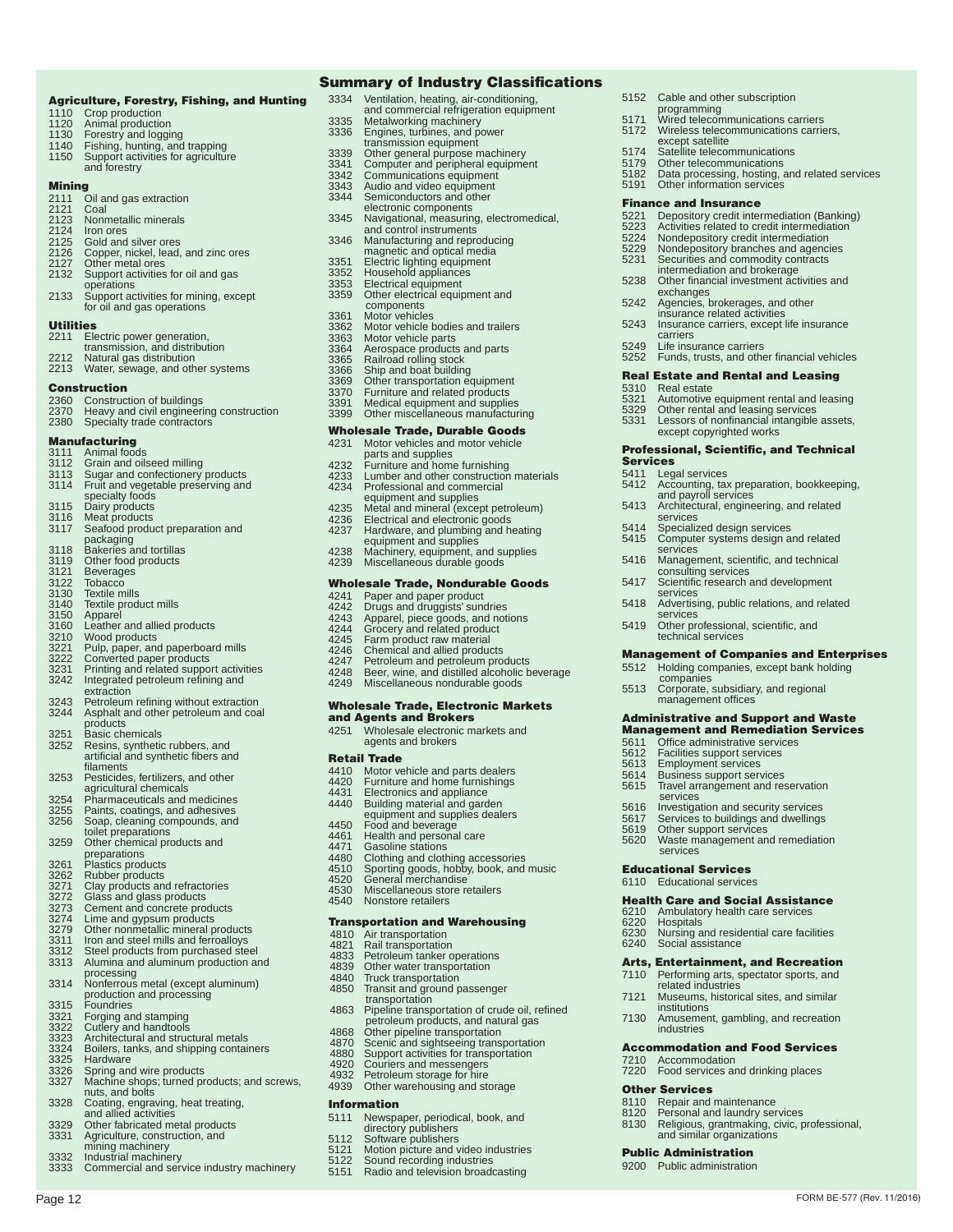|             | <b>BE-577 Summary Form</b>  |               |             |       |                |           |                |      | <b>Affiliate ID</b> |
|-------------|-----------------------------|---------------|-------------|-------|----------------|-----------|----------------|------|---------------------|
|             | $2/16 - 5/15$               | $5/16 - 8/15$ |             |       | $8/16 - 11/15$ |           | $11/16 - 2/15$ | Year |                     |
|             |                             |               |             |       |                |           |                |      |                     |
| <b>Item</b> | <b>Data Item</b>            | <b>Line</b>   |             | Col 1 |                |           | Col 2          |      | <b>Notes</b>        |
| 1           | Resubmission? Y/N           | 000           |             | Yes   |                | No        |                |      |                     |
| 3           | U.S. Reporter               | 003           |             |       |                |           |                |      |                     |
| 5           | Affiliate name              | 004           |             |       |                |           |                |      |                     |
| 6           | Country located             | 005           |             |       |                |           |                |      |                     |
| 7           | Incorp same ctry? Y/N       | 007           |             | Yes   |                | <b>No</b> |                |      |                     |
| 8           | Industry: curr, revised     | 006           |             |       |                |           |                |      |                     |
| 9           | Status, date                | 008           | $\mathbf 0$ |       |                |           |                |      |                     |
| 10          | How many consol?            | 010           |             |       |                |           |                |      |                     |
| 11          | Type of eqty int            | 011           | 0           |       |                |           |                | $\%$ |                     |
| 12          | FA parent                   | 009           |             |       |                |           |                |      |                     |
| 13A         | Net income                  | 101           |             |       |                |           |                |      |                     |
| 13B1        | Certain gains (losses)      | 111           |             |       |                |           |                |      |                     |
| 13B2        | Oth comp Inc                | 121           |             |       |                |           |                |      |                     |
| <b>13C</b>  | Translation adj             | 131           |             |       |                |           |                |      |                     |
| 13D         | Dividends (gross)           | 141           |             |       |                |           |                |      |                     |
| 13E         | Dividend - fgn tax withheld | 151           |             |       |                |           |                |      |                     |
| 13F         | Dividends (net)             | 161           |             |       |                |           |                |      |                     |
| 14          | Is affiliate a bank? Y/N    | 012           |             | Yes   |                | No        |                |      |                     |
| 15          | Is USR a bank? Y/N          | 013           |             | Yes   |                | No        |                |      |                     |
| 16A         | USR consol Ins RE Leas? Y/N | 014           |             | Yes   |                | No        |                |      |                     |
| 16B         | USR consol banks? Y/N       | 015           |             | Yes   |                | No        |                |      |                     |
| 17A         | U.S. rec: beg, end          | 221/222       |             |       |                |           |                |      |                     |
| 17B         | U.S. pay: beg, end          | 231/232       |             |       |                |           |                |      |                     |
| 18A         | Int receipts                | 171           |             |       |                |           |                |      |                     |
| 18B         | Int payments                | 172           |             |       |                |           |                |      |                     |
| 19A         | Estab or acq                | 242           |             |       |                |           |                |      |                     |
| 19B         | Capital contribution        | 252           |             |       |                |           |                |      |                     |
| 19C         | Acq fm oth U.S. pers        | 262           |             |       |                |           |                |      |                     |
| 20A         | Liq or sale                 | 272           |             |       |                |           |                |      |                     |
| 20B         | Ret of capital contrib      | 282           |             |       |                |           |                |      |                     |
| 20C         | Sale to oth U.S. pers       | 292           |             |       |                |           |                |      |                     |
| 21A         | Exceeds book value          | 301/302       |             |       |                |           |                |      |                     |
| 21B         | Less than book value        | 311/312       |             |       |                |           |                |      |                     |
| 22          | <b>FYE</b>                  | 322           |             |       |                |           |                |      |                     |
| 23          | Direct own %                | 332           |             |       |                | $\%$      |                |      |                     |
| 24          | Annual net Inc (loss)       | 342           |             |       |                |           |                |      |                     |
| 25A         | Total equity, inc           | 352           |             |       |                |           |                |      |                     |
| 25B         | Capital stock               | 362           |             |       |                |           |                |      |                     |
| 25C         | Retained earnings           | 372           |             |       |                |           |                |      |                     |
| 25D         | Translation adj             | 382           |             |       |                |           |                |      |                     |
| 25E         | Oth comp inc                | 392           |             |       |                |           |                |      |                     |
| 26          | Total equity, uninc         | 402           |             |       |                |           |                |      |                     |

Note: The line items on this summary page have been abbreviated. For a full description please refer to the survey form.